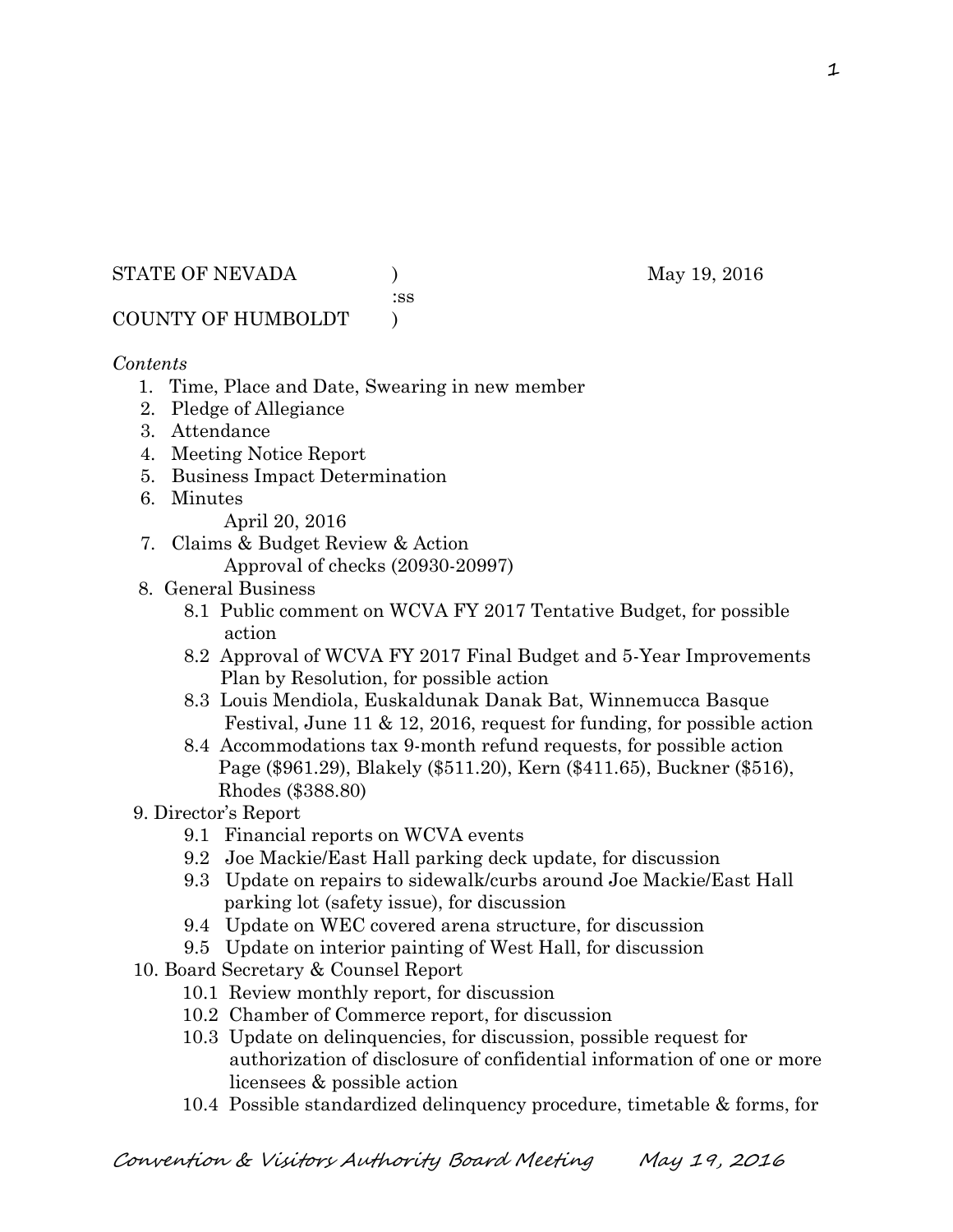discussion & possible action

- 10.5 Note for record action of County Commission on Monday re: filling vacancy on this board, for discussion
- 10.6 Election to fill vacancy in Treasurer position; for discussion & possible action
- 10.7 Note for record vacancy on two corporate boards Western Art Roundup and Buckaroo Hall of Fame, for discussion & possible action
- 10.8 Status of insurance rep & engineer's report on their recommended course of action on WEC covered arena; for discussion and possible action
- 10.9 Possible update on Intersection Beautification, Winnemucca Recreation project, Winnemucca Arts Center & Visitor Center, Events Complex riding arena, for discussion & possible action
- 11. Board Administrator
	- 11.1 April Financial reports
	- 11.2 Room tax audit report
- 12. Other Reports
- 13. Next Meeting Date
- 14. Adjournment

#### **MINUTES, MAY 19, 2016**

#### **1. Swearing in new member named by the County**

At the May 16, 2016 Humboldt County Commission meeting John Arant was appointed to serve as the Business Representative for the remainder of Don Stoker's term, which will expire in January 2017. He was sworn in to this position by Board Secretary, Bill Macdonald.

**2. Time, Place and Date.** The Winnemucca Convention and Visitors Authority met in regular session in full conformity with the law at the Winnemucca Convention Center, West Hall, Winnemucca, Nevada at 10:00 am on Thursday, May 19, 2016 with Chairman Terry Boyle presiding.

#### **3. Pledge of Allegiance.**

**4. Attendance.** *Convention and Visitors Authority Board Officials Present:* 

| Terry Boyle           | Chairman and Motel Representative      |
|-----------------------|----------------------------------------|
| Herb Ross             | Vice Chairman and Hotel Representative |
| Jim Billingsley       | Treasurer and City Representative      |
| Ron Cerri             | County Representative                  |
| John Arant            | Business Representative                |
| <b>Bill Macdonald</b> | Secretary and Counsel                  |
| Kendall Swensen       | Board Administrator                    |
|                       |                                        |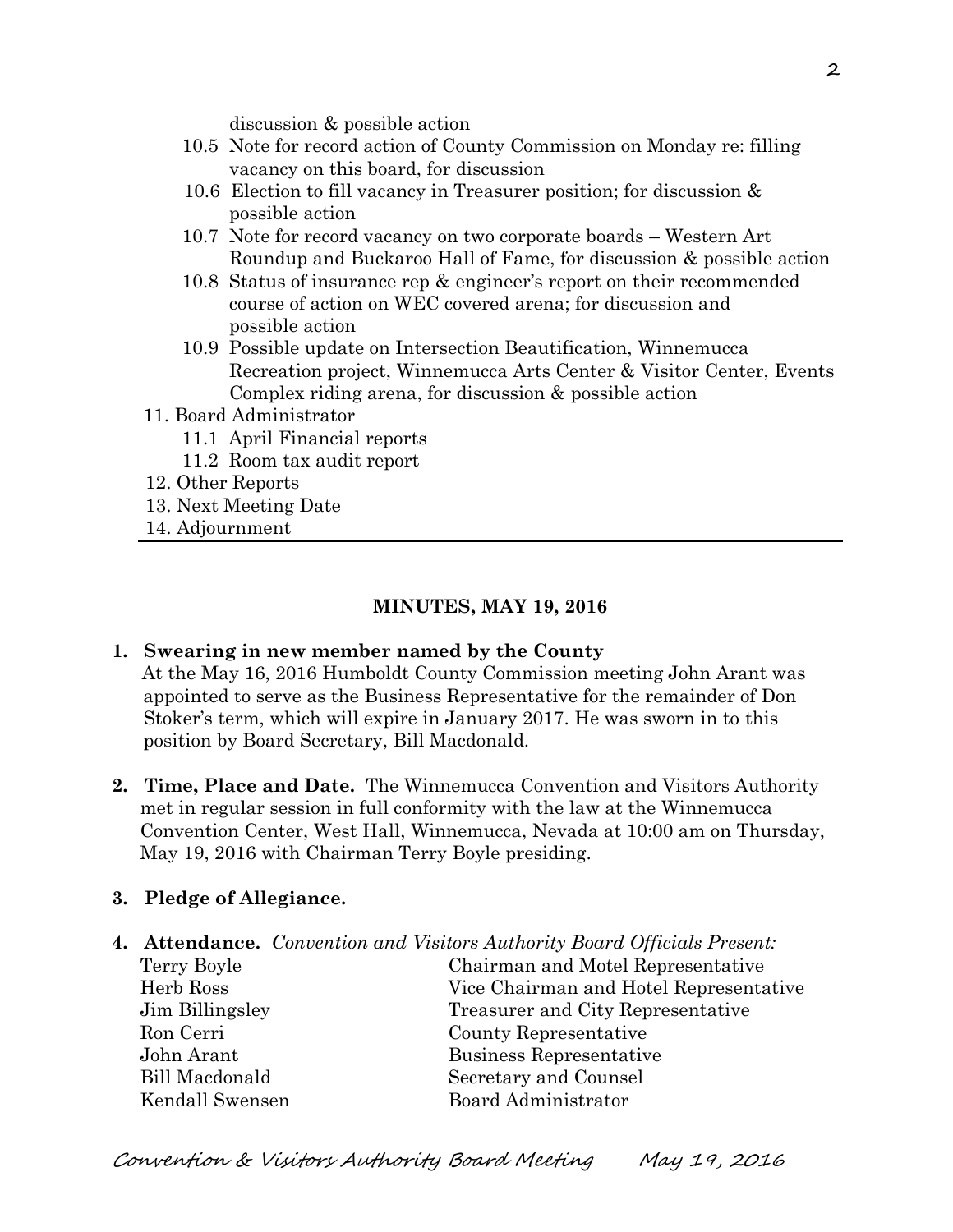*Convention and Visitors Authority Board Officials Absent:*  None

*Staff Members Present:*  Kim Petersen Director

Shelly Noble Administrative Clerk

*Staff Members Absent:*  None

*Others Present:* 

Louis Mendiola Winnemucca Basque Club

#### 5**. Meeting Notice Report.**

Chairman Boyle reported that notice, including meeting agenda, was posted by Shelly Noble by 9:00 am Monday, May 16, 2016 at Humboldt County Library, Court House, Post Office, City Hall and Convention Center West Hall. No persons have requested mailed notice during the past six months.

**6. Business Impact Determination.** After review of the May 19, 2016 agenda, and report by Counsel that he saw nothing in the Agenda requiring a business economic impact study or statement, *Jim Billingsley made a motion that no proposed agenda item is likely to impose a direct and significant economic burden on a business or directly restrict formation, operation, or expansion of a business. The motion carried, 5-0.* 

#### **7. Minutes.**

Prior meeting minutes of April 20, 2016. *Jim Billingsley made a motion to accept the minutes of the April 20, 2016 meeting. Motion carried, 4-0.* John Arant abstained because he was not present at that meeting.

**8. Claims.** The following claims were submitted for payment and approved on May 19, 2016:

| BANK ACCOUNT      | <b>CHECK NUMBERS</b> | <b>AMOUNT</b> |
|-------------------|----------------------|---------------|
| Nevada State Bank | 20930-20997          | \$247,610.98  |

*Jim Billingsley made a motion to approve all claims as submitted. The motion carried, 5-0.*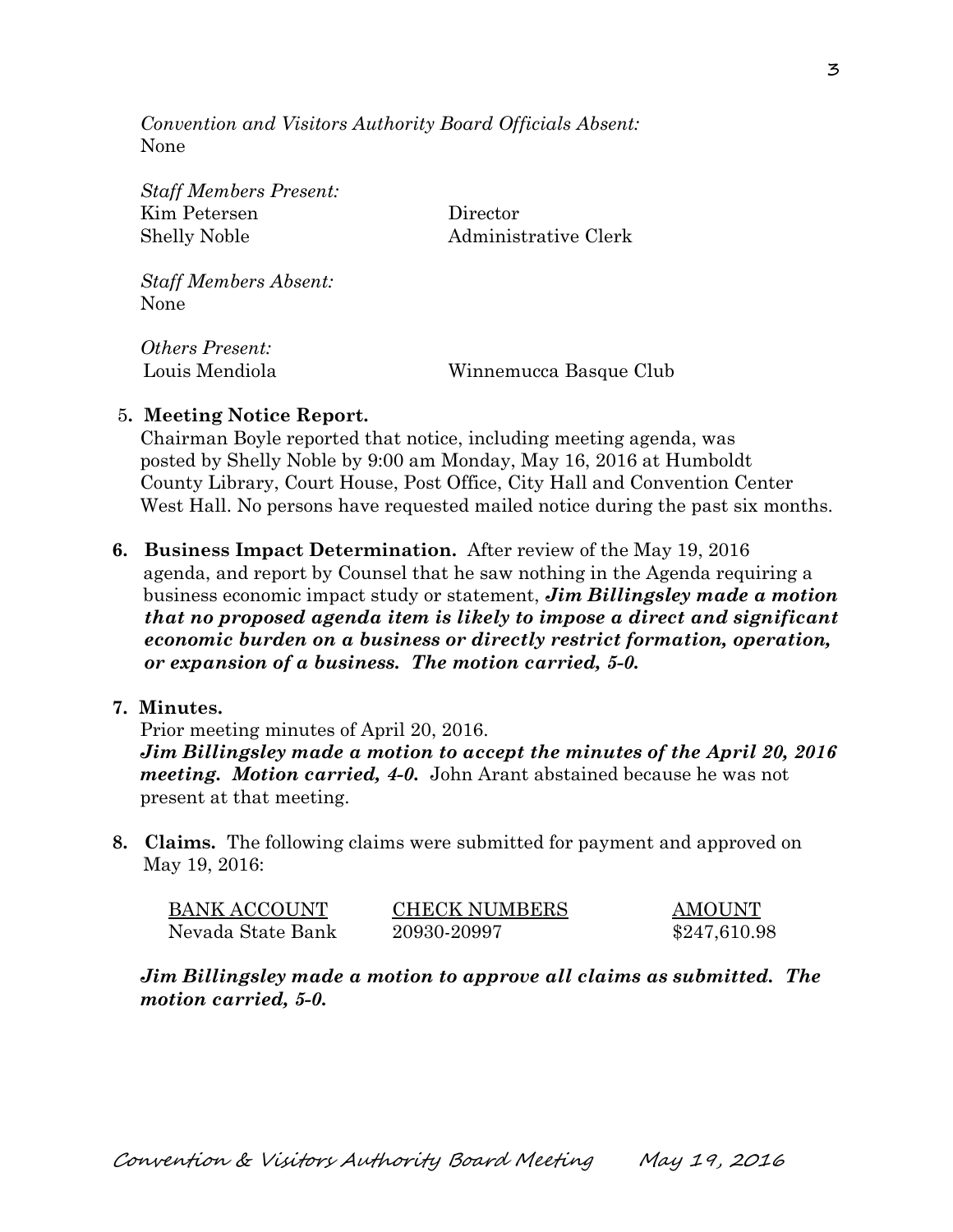#### **9. General Business.**

### **9.1 Public comment on WCVA FY 2017 Tentative Budget, for possible action**

No public comment.

## **9.2 Approval of WCVA FY 2017 Final Budget and 5-Year Improvements Plan by Resolution, for possible action**

Kim presented a list he is proposing for Convention Center improvements and upgrades. Some have already been approved by this board. For the next fiscal year he is proposing the following:

|           | Split w/County the cost of new truck and topper        |           |  |  |
|-----------|--------------------------------------------------------|-----------|--|--|
|           | for director                                           | \$20,000  |  |  |
|           | • Joe Mackie/East Hall $-600$ chairs                   | \$40,000  |  |  |
| $\bullet$ | West Hall HVAC upgrade (already approved)              | \$42,000  |  |  |
|           | • Joe Mackie/East Hall HVAC upgrade (already approved) | \$184,000 |  |  |
| $\bullet$ | West Hall office addition                              |           |  |  |
| $\bullet$ | Winnemucca Events Complex – arena structure            | \$800,000 |  |  |
| $\bullet$ | Joe Mackie/East Hall exterior paint, signs             | \$24,000  |  |  |
|           | • Joe Mackie/East Hall dishwasher replacement          | \$10,000  |  |  |
|           |                                                        |           |  |  |

The total of these projects is \$1.2 million. This amount is \$200,000 over the amount in the tentative budget for capital projects in FY 2017 so Kendall will make this change before submitting it to the state. *Jim Billingsley made a motion to approve the WCVA FY 2017 Tentative Budget as the Final Budget by Resolution with the change as noted above. Motion carried 5-0.* 

**8.3 Louis Mendiola, Euskaldunak Danak Bat, Winnemucca Basque Festival, June 11 & 12, 2016, request for funding, for possible action**  This year will be the 38th Winnemucca Basque Festival. Over the past couple of years the committee has tried to change things up and bring new events and activities to this celebration. This year they will again be hosting a 5K run, parade, picnic and dance. Louis is expecting several out-of-area groups of Basque entertainers to participate in the festival. For the 2015 event the WCVA approved a \$1,000 grant, \$1,000 underwriting and a \$1,300 facility grant. They are making the same request this year. Last year's event was profitable so the Basque Club is returning their \$1,000 underwriting to this board from last year's event. One challenge for event organizers is when Lowry High School's graduation coincides with the Winnemucca Basque Festival. Traditionally, this impacts the festival because revenues decrease. This will happen this year. So the WCVA support is especially important in these years. And just for general information, the North American Basque Organization (NABO)'s celebration will be held in Winnemucca in 2018. This is a very large event and there will be more information about its impact as it gets closer. *Ron Cerri made a*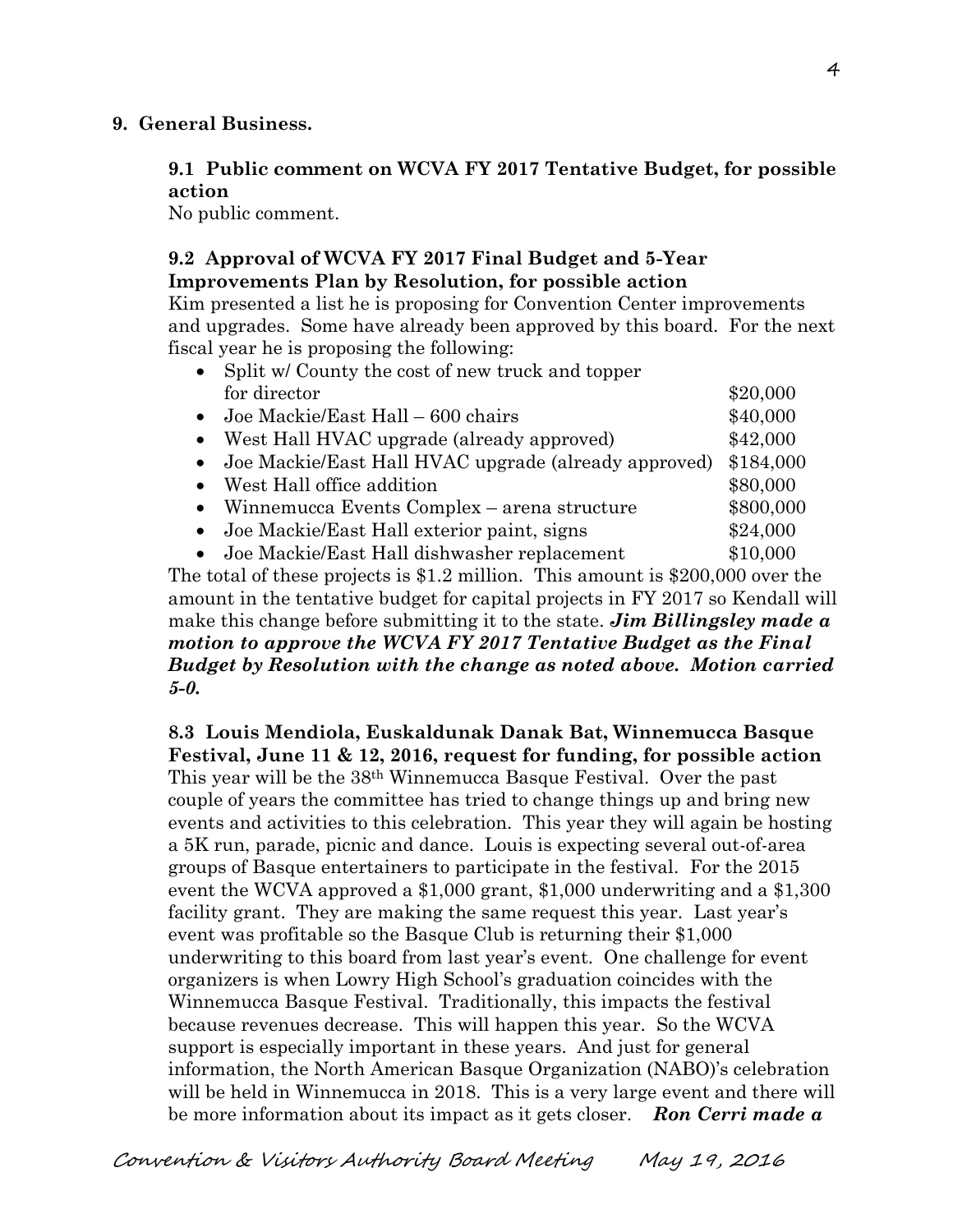*motion to approve a \$1,000 grant, \$1,000 underwriting and \$1,300 facility grant (WH 2 days @ \$600/day, kitchen rental @ \$100/day) for the Winnemucca Basque Festival, June 11 & 12, 2016. Motion carried, 5-0.* The Winnemucca Basque Club is responsible for any other customary Convention Center charges.

**9.4 Accommodations tax 9-month refund requests, for possible action, Page (\$961.29), Blakely (\$511.20), Kern (\$411.65), Buckner (\$516), Rhodes (\$388.80)** 

*Terry Boyle made a motion to approve the accommodation tax 9-month refunds for Marcella Page (\$961.29), Steve Blakely (\$511.20), Timothy Kern (\$411.65), Randy Buckner (\$516), Brian Rhodes (\$388.80). Motion carried, 5-0.*

#### **10. Director's Report.**

#### **9.1 Financial reports on WCVA events**

The bank reconciliations for the Ranch Hand Rodeo and Tri-County Fair were included in the board packets for review.

#### **9.2 Joe Mackie/East Hall parking deck update, for discussion**

This project is moving right along. They have bored holes for the drains and are sealing the cracks in the deck. Some of the surrounding sidewalks and curbs are in poor condition and are a tripping hazard, so Kim has authorized Z 7 to replace these sections while they are doing the work on the parking structure. They should complete the entire project in a few weeks.

#### **9.3 Update on repairs to sidewalk/curbs around Joe Mackie/East Hall parking lot (safety issue), for discussion**  See item 9.2.

### **9.4 Update on WEC covered arena structure, for discussion**

 While doing the inspection for the insurance claim, their engineer found cracks in all the trusses. He will be writing a report on the estimated cost for repairs. The concern with this is that we may still be limited on the use of the arena in inclement weather. As discussed previously, Kim and Ag #3 Board would like the remove this structure and build a new structure in time for the 2017 Ranch Hand Rodeo Weekend. Kim would like to move forward on this but cannot until we hear from the insurance company. In preparation for the insurance report, Kent Maher is preparing a request for proposal to take the structure down. It is estimated that it will cost \$60,000 to demolish the structure and remove the footers.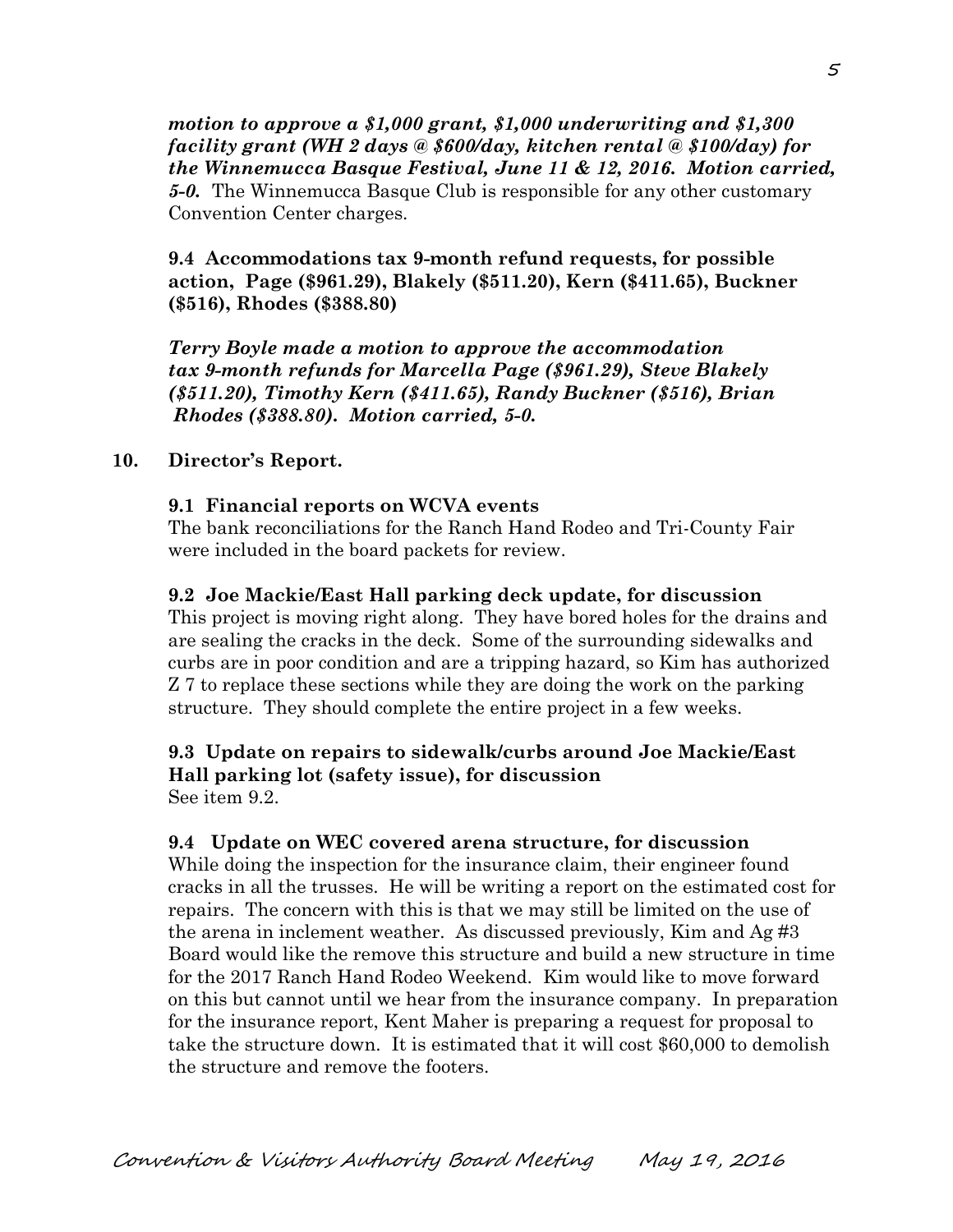## **9.5 Update on interior painting of West Hall, for discussion**

 The interior of the West Hall has needed to be painted for some time. The issue has been finding a licensed painter to get an estimate from. Recently, Kim got two estimates from painters out of Reno. The lowest came in from the painter who is currently working at the hospital. This estimate is \$5,900 from Legacy Painting out of Sparks, which Kim has accepted. We will work to schedule this in the upcoming months.

#### **11. Secretary and Counsel, Monthly report.**

# **10.1 Review monthly report, for discussion**

Bill reviewed his report.

**10.2 Chamber of Commerce report, for discussion**  This was included in Bill's report.

**10.3 Update on delinquencies, possible request for authorization of disclosure of confidential information of one or more licensees & possible action** 

No report.

**10.4 Possible standardized delinquency procedure, timetable & forms, for discussion & possible action**  No report.

### **10.5 Note for record of County Commission on Monday re: filling vacancy on this Board, for discussion**

As noted in item 1, at the May 16, 2016 Humboldt County Commission meeting, John Arant was appointed as the Business Representative to this board, effective immediately.

## **10.6 Election to fill vacancy in Treasurer position; for discussion & possible action**

After some discussion, Jim Billingsley was nominated to fill the WCVA Treasurer vacancy. Motion carried, 5-0.

## **10.7 Note for record vacancy on two corporate boards – Western Art Roundup and Buckaroo Hall of Fame, for discussion & possible action**

Don served on these two boards so now we need to fill these vacancies. Ron Cerri was nominated to serve on the boards of the Western Art Roundup and Buckaroo Hall of Fame as the representative of the Winnemucca Convention & Visitors Authority. Motion carried, 5-0.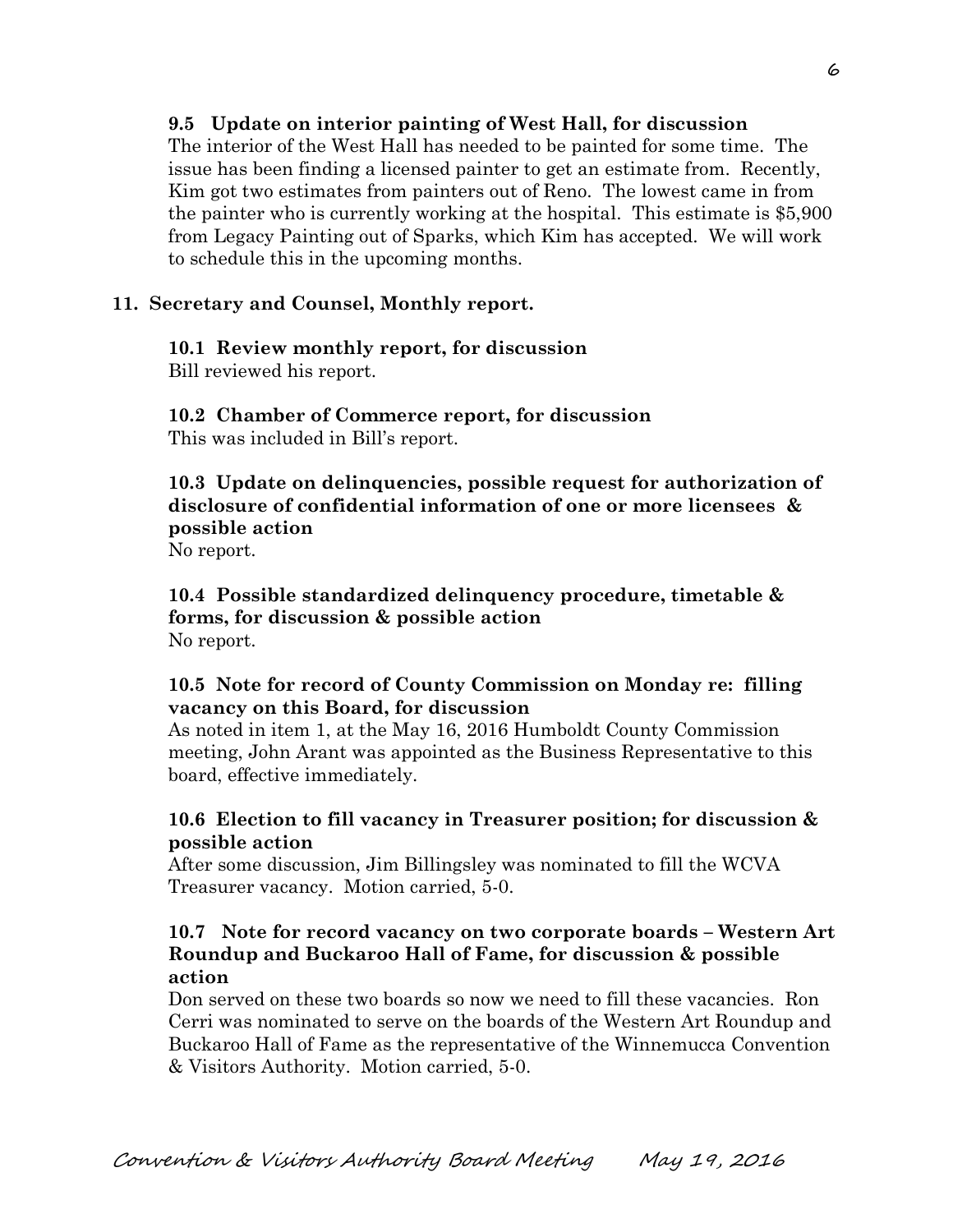## **10.8 Status of insurance re & engineer's report on their recommended course of action on WEC covered arena; for discussion & possible action**

See item 9.4

**10.9 Possible update on Intersection Beautification, Winnemucca Recreation project, Winnemucca Arts Center & Visitor Center, Events Complex riding arena, for discussion & possible action**  No report.

### **12. Board Administrator.**

## **11.1 April Financial Reports, for discussion**

Room taxes continue to decline but the gap between last year and this year is narrowing.

**11.2 Room tax audit report**  No report.

## **13. Other Business.**

## **12.1 Joe Mackie/East Hall elevator update**

Repairs to this elevator have been made but we still cannot use it until it has been inspected.

## **14. Regular Business. Next Meeting. The Board confirmed the next regular meeting date of Wednesday, June 15, 2016, 4:00 pm.**

## **15. Adjourn.** *Jim Billingsley made a motion to adjourn this meeting. Motion carried, 5-0.*

The meeting was adjourned at 11:00 am to the next regular meeting, or to the earlier call of the Chairman or to the call of any three (3) members of the Board on three (3) working days notice.

Respectfully submitted,

Shelly Noble